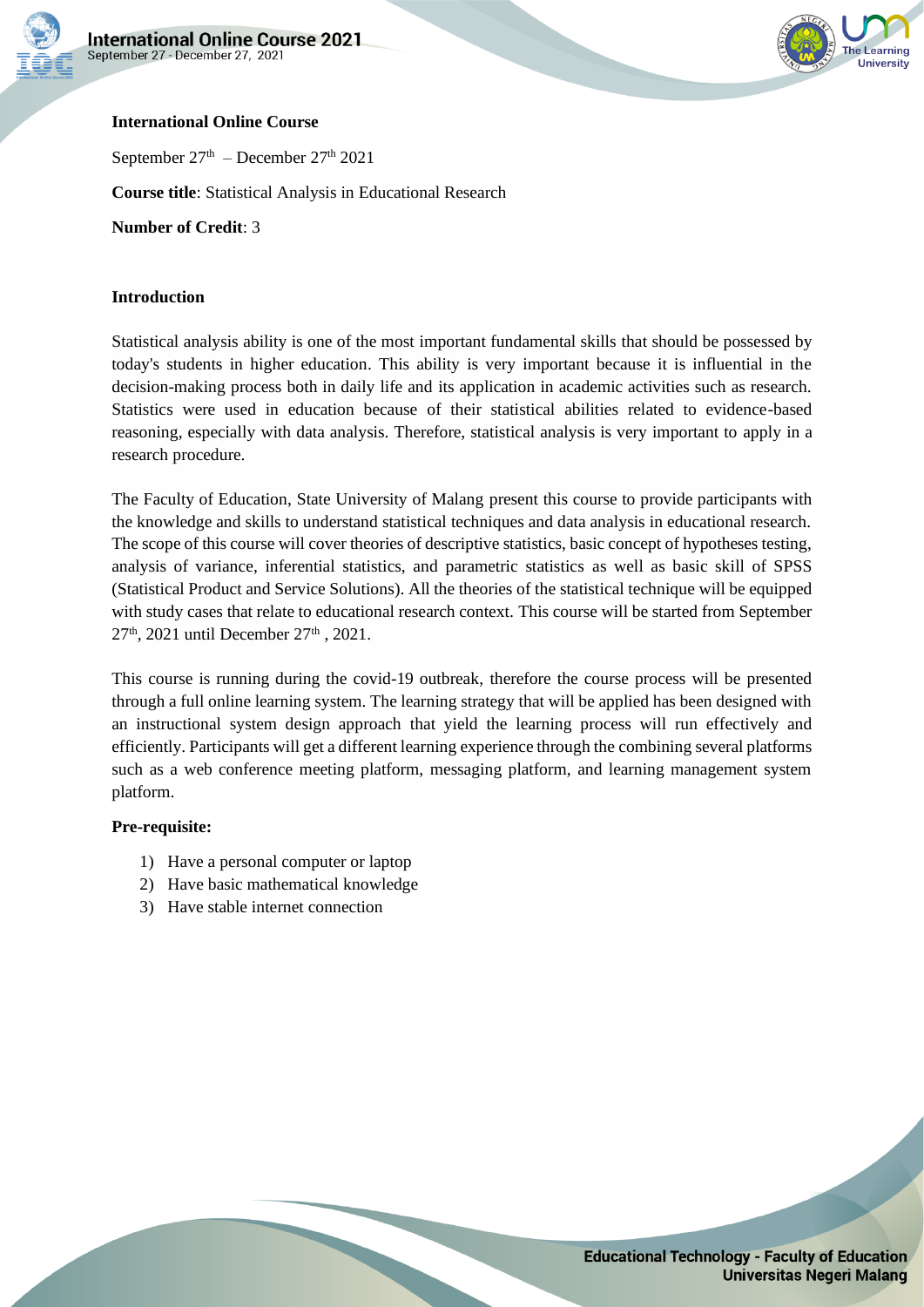



### **Credit Transfer and Non-Credit Program**

This course offers credit transfer and non-credit programs. Participants who register for the credit transfer program will receive a transcript of credit and a certificate of completion. Participants registered in the non-credit program will only receive a certificate of completion. In order to pass this course, a participant must meet certain requirements.

### **Transcript for Credit Transfer**

The transcript will be granted to participants who complete the assessment requirement below:

- 1) Attendance  $= 20\%$
- 2) Assignments= 20 %
- 3) Tutorial and practice  $= 30\%$
- 4) Quiz = 30 %

Note: Participants registered in the credit earning program must participate in 80% of all activities.

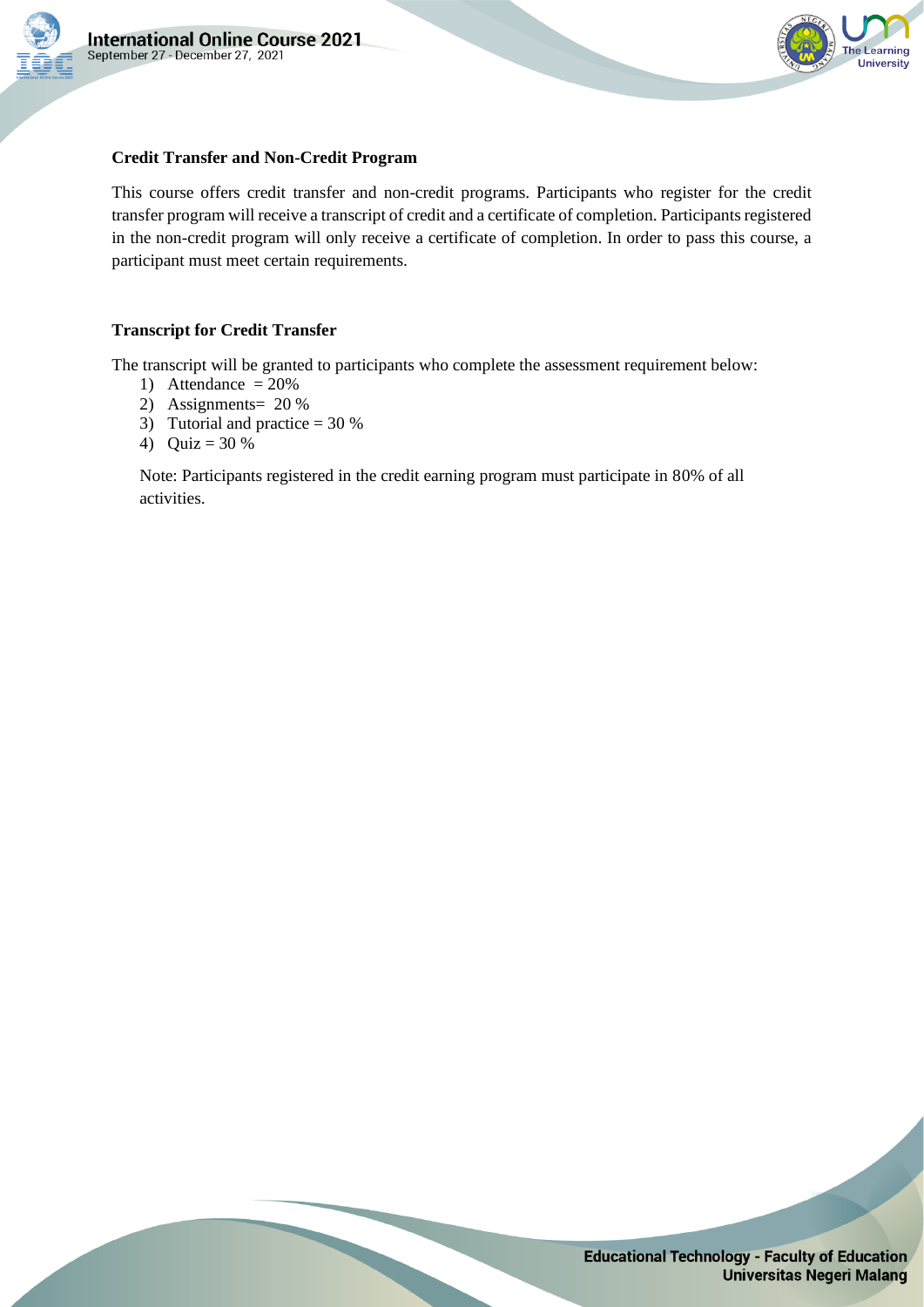

## **DETAILED COURSE SYLLABUS**

| Theme 1         | : Statistics for Education                                      |
|-----------------|-----------------------------------------------------------------|
| Lecturer        | : Prof. Dr. I Nyoman S. Degeng, M.Pd                            |
| <b>Position</b> | : Professor at Educational Technology Universitas Negeri Malang |



he Learning University

**Synopsis** Statistics were used in education because of their statistical abilities related to evidence-based reasoning, especially with data analysis. The statistical technique used in data processing consists of many data analysis techniques. However, at this time there's still a need for classification and rules for determining the appropriate data processing method for "direct" experiments. This session aims to describe how statistical methods can present educational research data based on the purpose of data processing. The statistical data processing process doesn't stop at the statistical results stage, but the next process that must be continued is how to interpret statistical data. This session is expected to provide further understanding, not only related to statistical rules in educational research, but this session can improve the ability to interpret statistical data based on exposure to results and experience.

- 1. Participant are able to discuss the role of statistics in educational research
- 2. Participant are able to discuss types of data in statistics and educational research
- 3. Participant are able to present an understanding of the relevance of statistics for educational research
- 4. Participant are able to analyze and interpret the meaning of statistical tests

| <b>Class Format</b>      | : Presentation/Lecture                                                             |
|--------------------------|------------------------------------------------------------------------------------|
| <b>Learning Mode</b>     | : Synchronous and Asynchronous Mode                                                |
| <b>Platform</b>          | : Web conferencing platform, web messaging platform, learning<br>management system |
| <b>Learning Duration</b> | $: 90 \text{ min}$                                                                 |
| <b>Meeting Frequency</b> | $\div$ 1                                                                           |

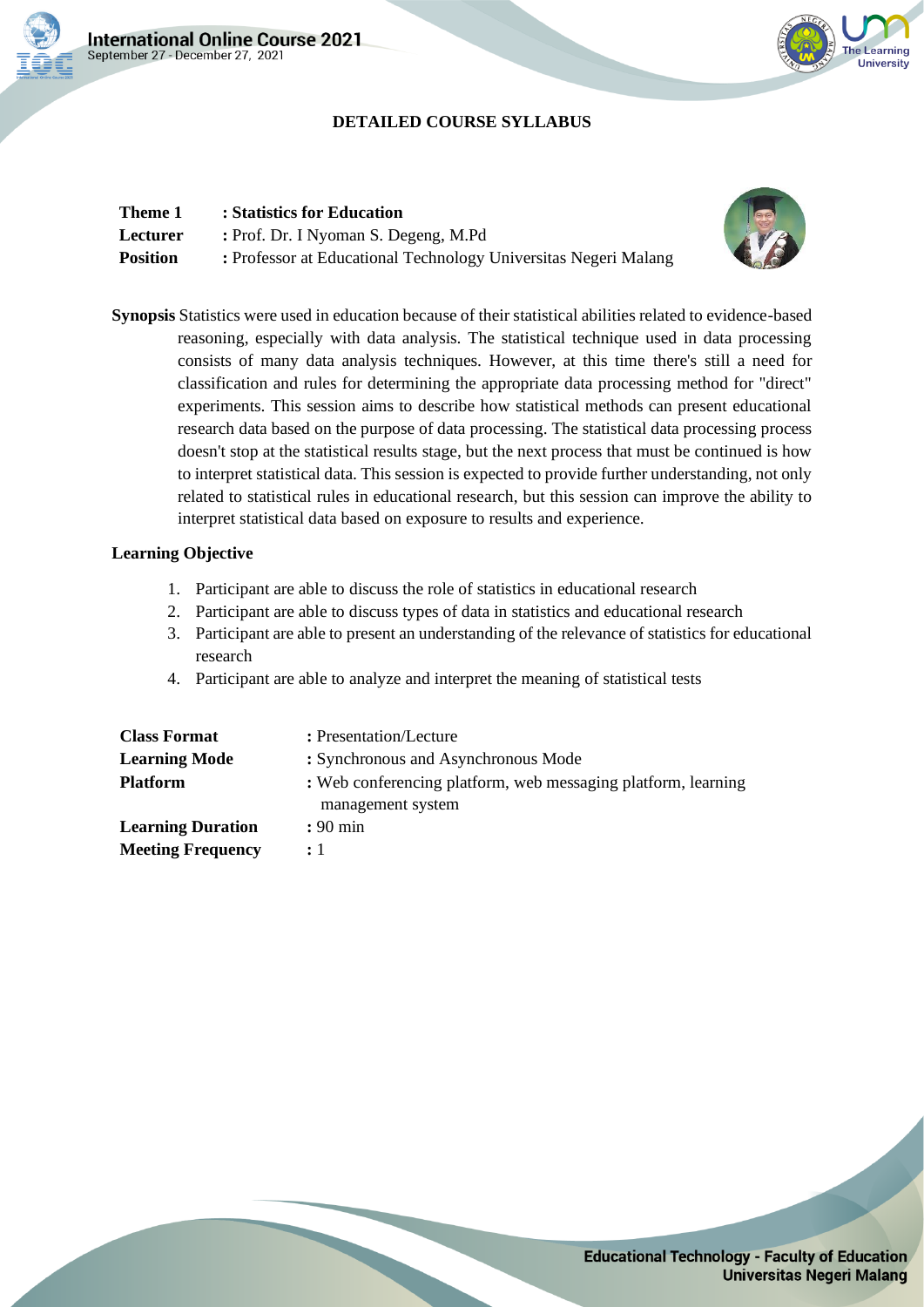



| Theme 2         | : Descriptive Statistics: Measures of Dispersion and Central |
|-----------------|--------------------------------------------------------------|
|                 | <b>Tendencies</b>                                            |
| Lecture         | : Prof. Dr. Bambang Budi Wiyono, M.Pd                        |
| <b>Position</b> | : Dean at Faculty of Educational Universitas Negeri Malang   |



**Synopsis** Descriptive statistics are used to describe the basic characteristics of data in a study. Statistics provides a simple summary of the sample and is followed by the steps. Together with simple graph analysis, they form the basis of almost every quantitative analysis of data. Descriptive statistics can describe what is or what the data indicates. In conclusion, the use of descriptive statistics is only to describe what happens in the data collected. Descriptive statistics aim to: (1) provide basic information about the variables in the data set; and (2) highlighting the potential relationship between variables. Usually, there are two general types of statistics used to describe data: (1) A measure of central tendency that describes the central position of the frequency distribution for a data set; (2) A measure of spread that summarizes a group of data by explaining how to spread the scores.

- 1. Participant are able to describe frequencies and descriptive statistics
- 2. Participant are able to explore function
- 3. Participant are able to use the data transformations

| <b>Class Format</b>      | : Presentation/Lecture                                                             |
|--------------------------|------------------------------------------------------------------------------------|
| <b>Learning Mode</b>     | : Synchronous and Asynchronous Mode                                                |
| <b>Platform</b>          | : Web conferencing platform, web messaging platform, learning<br>management system |
| <b>Learning Duration</b> | $: 90 \text{ min}$                                                                 |
| <b>Meeting Frequency</b> | $\cdot$ 1                                                                          |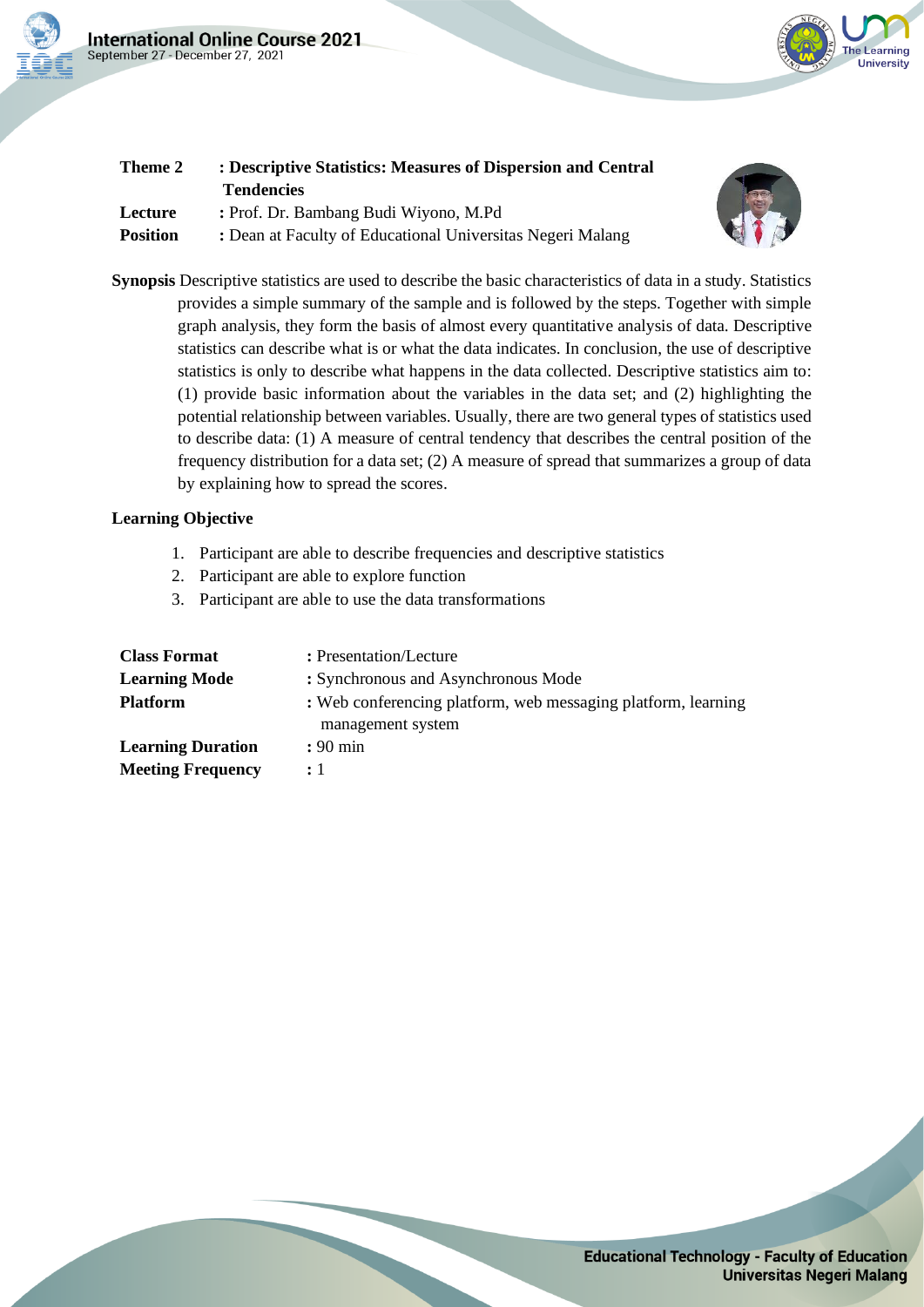



| Theme 3  | : Basic Concepts of Hypothesis Testing in Educational Research  |
|----------|-----------------------------------------------------------------|
| Lecture  | : Prof. Dr. H. Punaji Setyosari, M.Pd, M.Ed.                    |
| Position | : Professor at Educational Technology Universitas Negeri Malang |



**Synopsis** In general, a hypothesis is a tentative assumption in research that contains a prediction of the research findings. A hypothesis is not just an assumption, it should be based on existing theories and knowledge. After the hypothesis is formulated, then it must be tested and analyzed through statistical techniques. In hypothesis testing, the decisions contain uncertainty, the decision could be taking a risk, it could be right or wrong. The size of the risk is expressed in the form of probabilities. Hypothesis testing is the most important part of statistical inference. As on the test, decision-making or problem-solving as the basis for further research can be completed. Thus, one of the important things is drawing conclusions that can be done when the hypothesis is formulated correctly. Therefore, in this course, the basic concepts of hypothesis testing in Educational Research will be introduced and taught.

- 1. Participant are able to understand the concept of hypothesis testing in a research
- 2. Participant are able to categorize the types of hypothesis testing formulations
- 3. Participant are able to formulate the hypotheses
- 4. Participant are able to conduct the hypotheses testing procedure in simple case examples
- 5. Participant are able to draw conclusions

| <b>Class Format</b>      | : Presentation/Lecture                                                             |
|--------------------------|------------------------------------------------------------------------------------|
| <b>Learning Mode</b>     | : Synchronous and Asynchronous Mode                                                |
| <b>Platform</b>          | : Web conferencing platform, web messaging platform, learning<br>management system |
| <b>Learning Duration</b> | $: 1 x 90$ min                                                                     |
| <b>Meeting Frequency</b> | : 1                                                                                |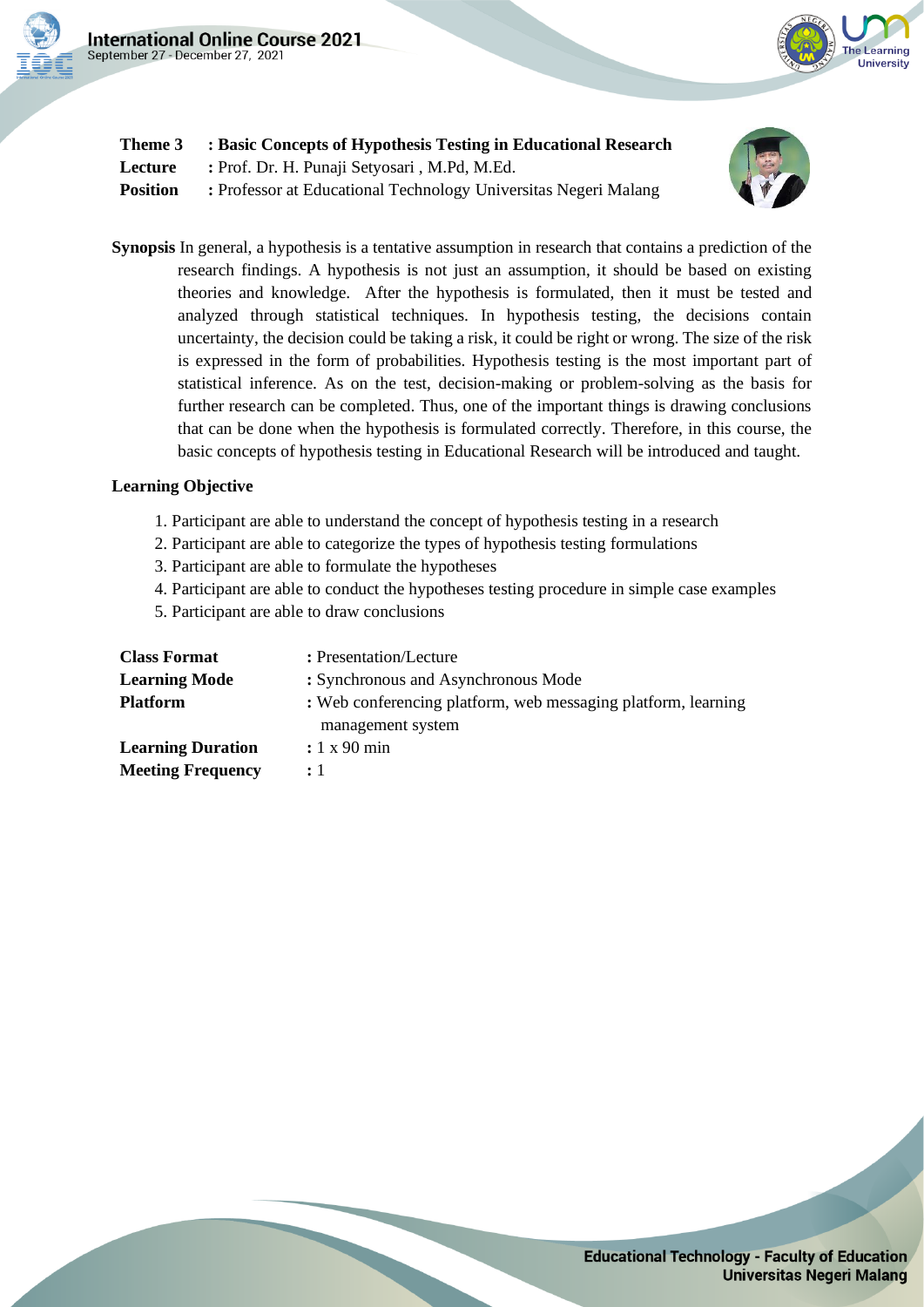



| Theme 4         | : Analysis of Variance                                                 |
|-----------------|------------------------------------------------------------------------|
| Lecture         | : Assoc Prof. Drs. H. Burhanuddin, M.Ed., Ph.D.                        |
| <b>Position</b> | : Associate Professor at Educational Administration Universitas Negeri |
|                 | Malang                                                                 |

**Synopsis** Analysis of variance (ANOVA) is a statistical analysis that examines the mean difference between groups. ANOVA is based mathematically on linear regression and general linear models that quantify the relationship between the dependent variable and the independent variable. The analyst utilizes the ANOVA test results in an f-test to generate additional data that aligns with the proposed regression models.

- 1. Participant are able to identify the concept of analysis of variance
- 2. Participant are able to analyze data using one-way analysis of variance
- 3. Participant are able to analyze data using two-way analysis of variance
- 4. Participant are able to analyze data using multivariate analysis of variance

| <b>Class Format</b>      | : Presentation/Lecture                                                             |
|--------------------------|------------------------------------------------------------------------------------|
| <b>Learning Mode</b>     | : Synchronous and Asynchronous Mode                                                |
| <b>Platform</b>          | : Web conferencing platform, web messaging platform, learning<br>management system |
| <b>Learning Duration</b> | $: 90 \text{ min}$                                                                 |
| <b>Meeting Frequency</b> | $\div$ 1                                                                           |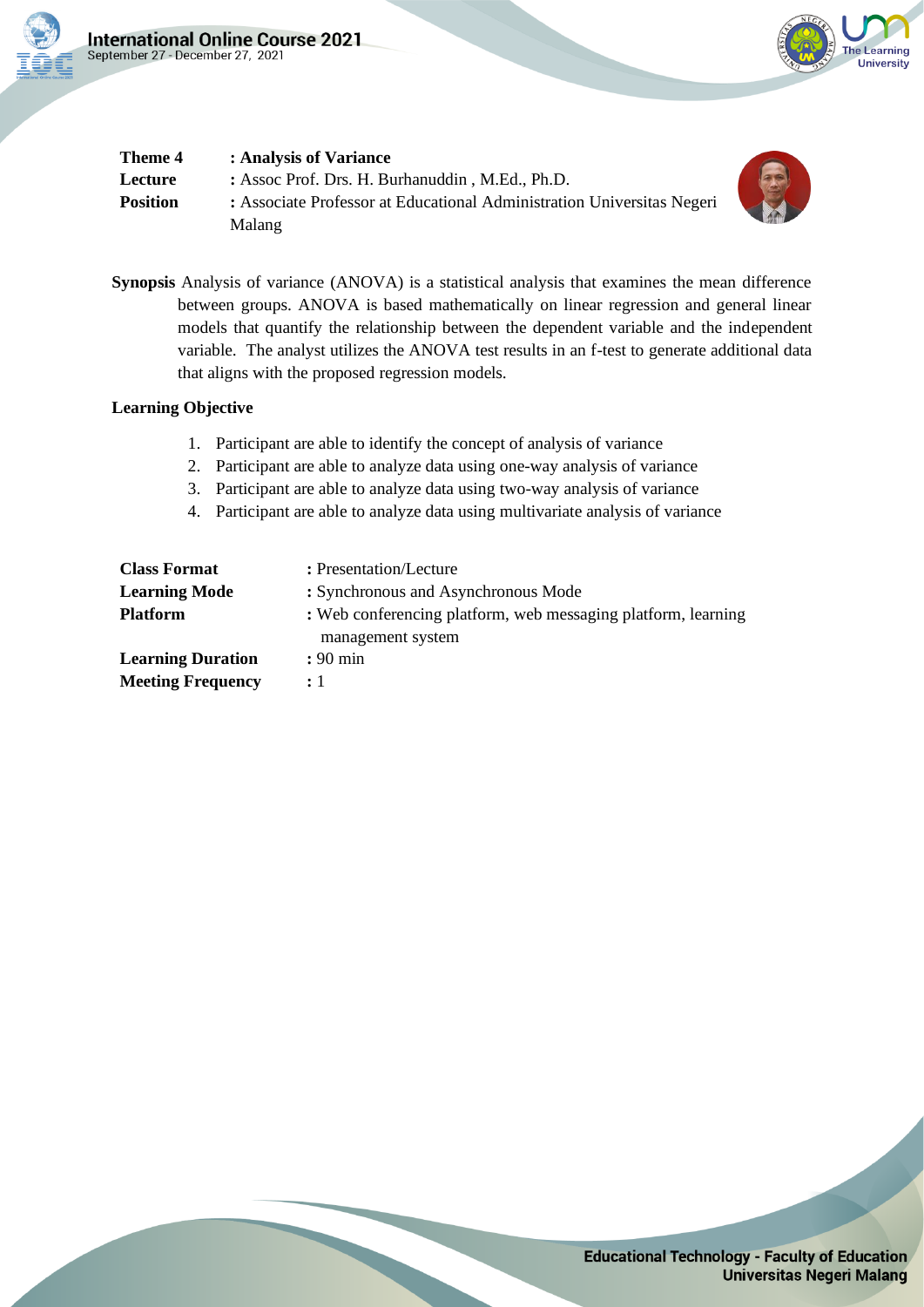



| Theme 5         | : Inferential Statistics: Regression                                                     |  |
|-----------------|------------------------------------------------------------------------------------------|--|
| Lecture         | : Assoc. Prof. Dr. Adi Atmoko, M.Si                                                      |  |
| <b>Position</b> | : Associate Professor at Guidance and Counseling Department Universitas<br>Negeri Malang |  |

**Synopsis** Regression is one method to determine the causal relationship between variables with other variables. In simple regression analysis, the relationship between variables is linear, where changes in the variable X will be followed by changes in the variable permanently. Whereas in nonlinear relationships, changes in X are not followed by changes in variable Y proportionally. The regression analysis method is used to produce a relationship between two or more variables in numerical form. The regression equation is the line equation that represents the relationship between the two variables. Regression is divided into several types, namely simple regression, nonlinear regression, and multiple regression.

- 1. Participant are able to identify the concept of analysis of regression
- 2. Participant are able to analyze data using simple regression
- 3. Participant are able to analyze data using nonlinear regression
- 4. Participant are able to analyze data using multiple regression

| <b>Class Format</b>      | : Presentation/Lecture                                                             |
|--------------------------|------------------------------------------------------------------------------------|
| <b>Learning Mode</b>     | : Synchronous and Asynchronous Mode                                                |
| <b>Platform</b>          | : Web conferencing platform, web messaging platform, learning<br>management system |
| <b>Learning Duration</b> | $: 90 \text{ min}$                                                                 |
| <b>Meeting Frequency</b> | $\cdot$ 1                                                                          |

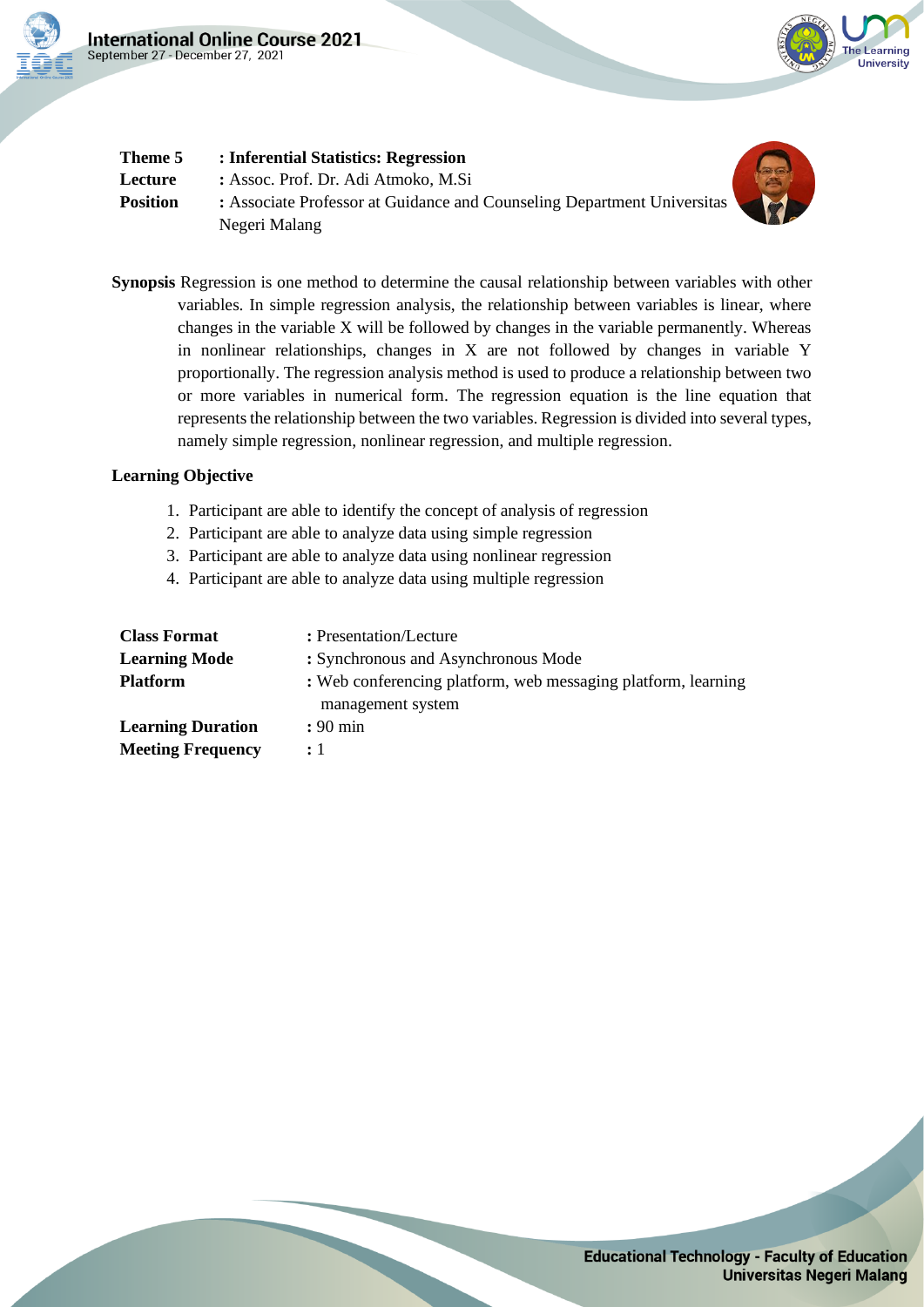



# **Theme 6 : Parametric Statistics**

**Lecture :** Assoc. Prof. Dr. Dedi Kuswandi, M.Pd. **Position** : Associate Professor and Study Program Coordinator at Educational Technology Universitas Negeri Malang



**Synopsis** Parametric statistics is a statistical technique that can be used to test hypotheses by involving population parameters. Parametric statistics have limitations in the use of data types, namely at least using interval and ratio data. We can use parametric statistics if we know the distribution of the population we are observing is normally distributed. Parametric statistics is the most recommended because it has many advantages in terms of results but is difficult to do.

- 1. Participant are able to identify the concept of Parametric statistics
- 2. Participant are able to analyze data using correlation
- 3. Participant are able to analyze data using T-Test

| <b>Class Format</b>      | : Presentation/Lecture                                                             |
|--------------------------|------------------------------------------------------------------------------------|
| <b>Learning Mode</b>     | : Synchronous and Asynchronous Mode                                                |
| <b>Platform</b>          | : Web conferencing platform, web messaging platform, learning<br>management system |
| <b>Learning Duration</b> | $: 90 \text{ min}$                                                                 |
| <b>Meeting Frequency</b> | $\div$ 1                                                                           |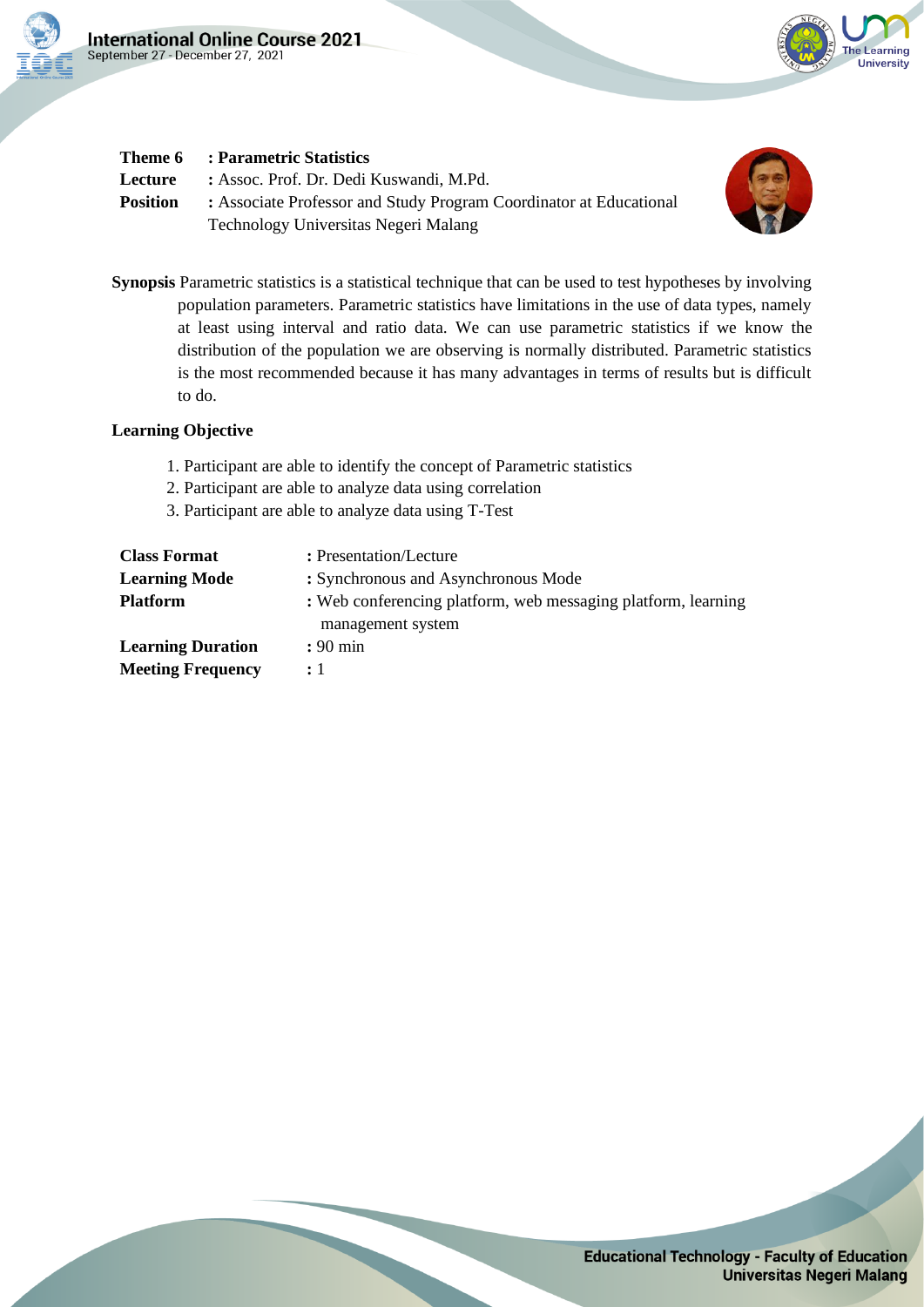



## **Theme 7 : Introduction SPSS**

**Lecture :** Assoc. Prof. Saida Ulfa, M.Edu., Ph.D. **Position** : Associate Professor at Educational Technology Universitas Negeri Malang



**Synopsis** Statistics were used in education because of their statistical abilities related to evidence-based reasoning, especially with data analysis. One of the statistical computer programs known among researchers as a data processing program that is easy to use and easy to interpret is the SPSS "Statistical Product and Service Solution". SPSS can take data from almost any type of file and use them to generate tabulated reports, charts, and plots of distributions and trends, descriptive statistics, and conduct complex statistical analyses. SPSS helps researchers solve various problems in research, especially research using quantitative methods and experimental methods. In module 1, it is divided into 3 parts, namely how to install SPSS 28, introduction to SPSS 28 interface and features and how to enter data in SPSS.

- 1. After studying in Online Lecture, students should be able to install the SPSS 28 correctly
- 2. After studying in Online Lecture, students should be understand SPSS 28 interface and features correctly
- 3. After studying in Online Lecture, students should be able to enter basic data into SPSS 28 correctly

| <b>Class Format</b>      | : Presentation/Lecture                                                             |
|--------------------------|------------------------------------------------------------------------------------|
| <b>Learning Mode</b>     | : Synchronous and Asynchronous Mode                                                |
| <b>Platform</b>          | : Web conferencing platform, web messaging platform, learning<br>management system |
| <b>Learning Duration</b> | $: 90 \text{ min}$                                                                 |
| <b>Meeting Frequency</b> | $\mathbf{1}$                                                                       |

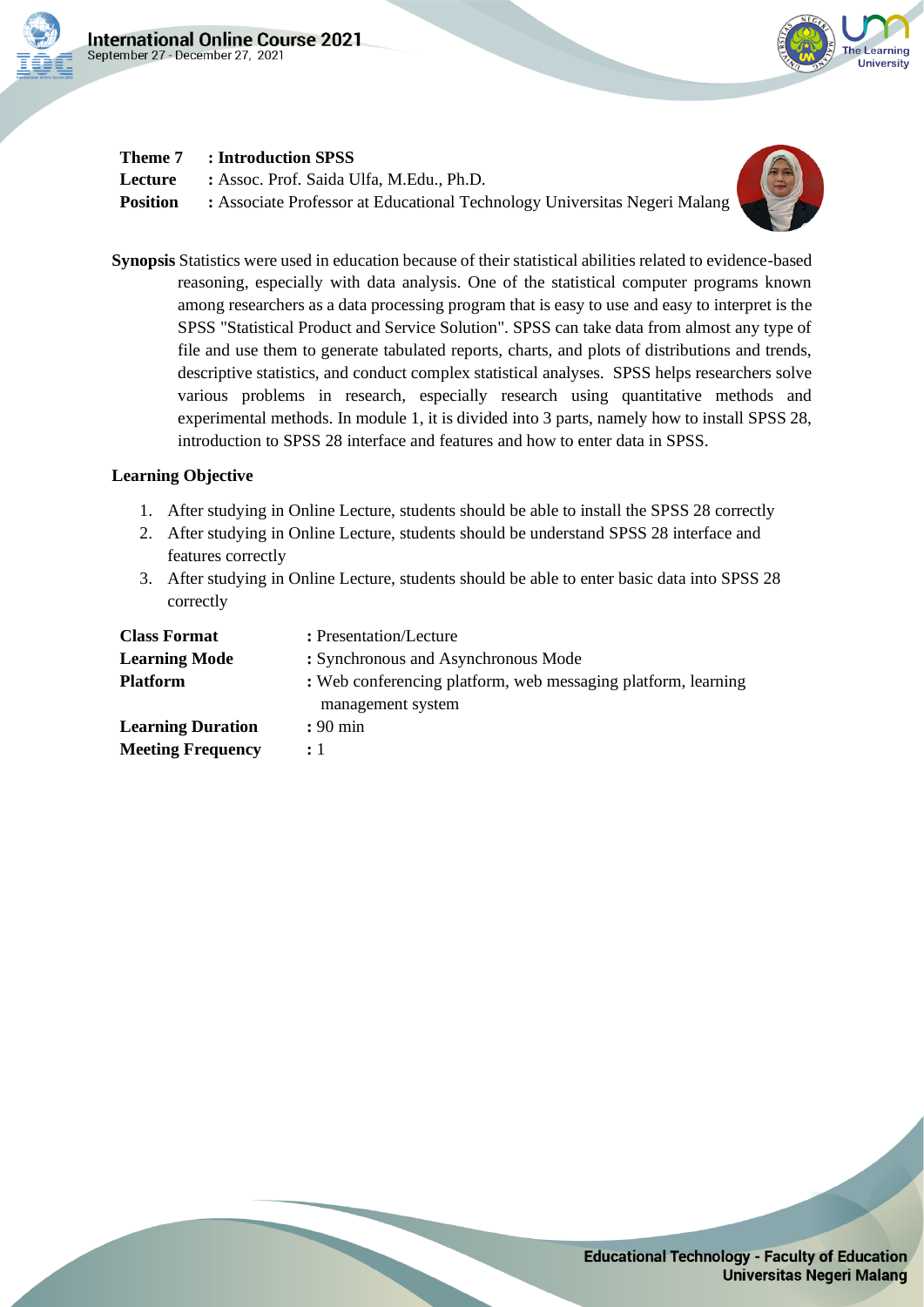



## **Theme 8 : Statistical Graphic**

**Lecture :** Assoc. Prof. Saida Ulfa, M.Edu., Ph.D. **Position** : Associate Professor at Educational Technology Universitas Negeri Malang



**Synopsis** The statistic data needs to be presented in a readable and understandable form. This data presentation may be in the form of a chart or chart with the advantage that it will be sooner captured and understood than presented in the form of words. Charts are visually indicating data in Numbers (perhaps also with symbols) that are usually derived from tables already made. The types of charts to be discussed include barcharts, histograms, fofoils, box plots and chart pie. Barcharts are a collection of activities that are shown in the form of a chart with a bar chart. Bar diagrams are commonly used to describe the value of a particular study object over a given period of time. Histograms is a chart of bars that shows data frequencies. A scatter plot is a diagram that shows a cluster of dots after the grid coordinates as a link is removed. Scatter plot is used to describe a correlation or regression data point made up of free variables and bound variables. Boxplots are functioning diagrams to show some of the characteristics of a data, such as the median and the quiz. A boxplot containing a box, whiskey, and outliers. A circle diagram is a diagram that serves for a category -shaped data presentation expressed in the percentage.

- 1. After studying online, it is expected that students will be able to understand the material being taught
- 2. After learning how to make a chart through a bar chart, a histogram, a scatter plot, a box plot and a student chart pie are expected to be able to do the exercises that have been provided

| <b>Class Format</b>      | : Presentation/Lecture                                                             |
|--------------------------|------------------------------------------------------------------------------------|
| <b>Learning Mode</b>     | : Synchronous and Asynchronous Mode                                                |
| <b>Platform</b>          | : Web conferencing platform, web messaging platform, learning<br>management system |
| <b>Learning Duration</b> | $: 90 \text{ min}$                                                                 |
| <b>Meeting Frequency</b> | $\div 1$                                                                           |

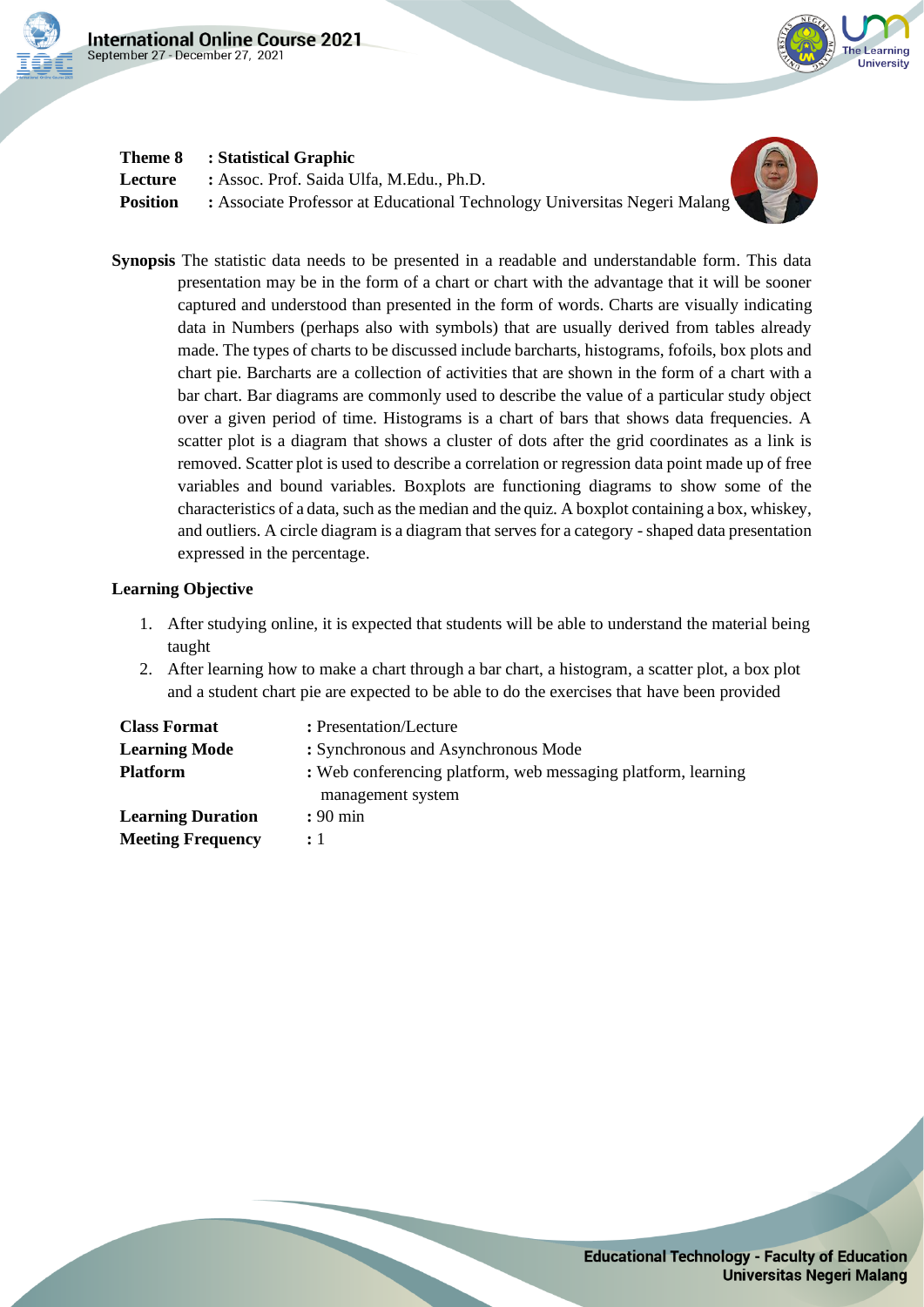



# **Theme 9 : Descriptive Statistic**

**Lecture :** Dr. Citra Kurniawan, S.T., M.M **Position** : Lecturer at Educational Technology Universitas Negeri Malang



**Synopsis** The term "Descriptive Statistic" refers to the analysis, summary, and presentation of findings related to the data set studied through sample or population data, without conducting analysis and making conclusions that apply to the public. Descriptive Statistics are used to describe the basic features of the data in a study. Descriptive statistics help us to simplify large amounts of data in a sensible way. Each descriptive statistic reduces lots of data into a simpler summary. For example, A student's grade point average (GPA), provides a good understanding of descriptive statistics. The idea of a GPA is that it takes data points from a wide range of exams, classes, and grades, and averages them together to provide a general understanding of a student's overall academic performance. In this Descriptive Statistic, there will be proposed types of Data (Nominal, Ordinal, Interval, and Ratio). Descriptive Statistics consists of three measurement categories, namely Frequency Distribution, Central Tendency, and Variability.

- 1. Participants are able to find out the differences kinds of Data in descriptive statistics correctly.
- 2. Participants are able to identify Descriptive Statistics problems correctly
- 3. Participants are able to apply central tendency and variability in the SPSS application correctly

| <b>Class Format</b>      | : Presentation/Lecture                                                             |
|--------------------------|------------------------------------------------------------------------------------|
| <b>Learning Mode</b>     | : Synchronous and Asynchronous Mode                                                |
| <b>Platform</b>          | : Web conferencing platform, web messaging platform, learning<br>management system |
| <b>Learning Duration</b> | $: 90 \text{ min}$                                                                 |
| <b>Meeting Frequency</b> | $\cdot$ 1                                                                          |

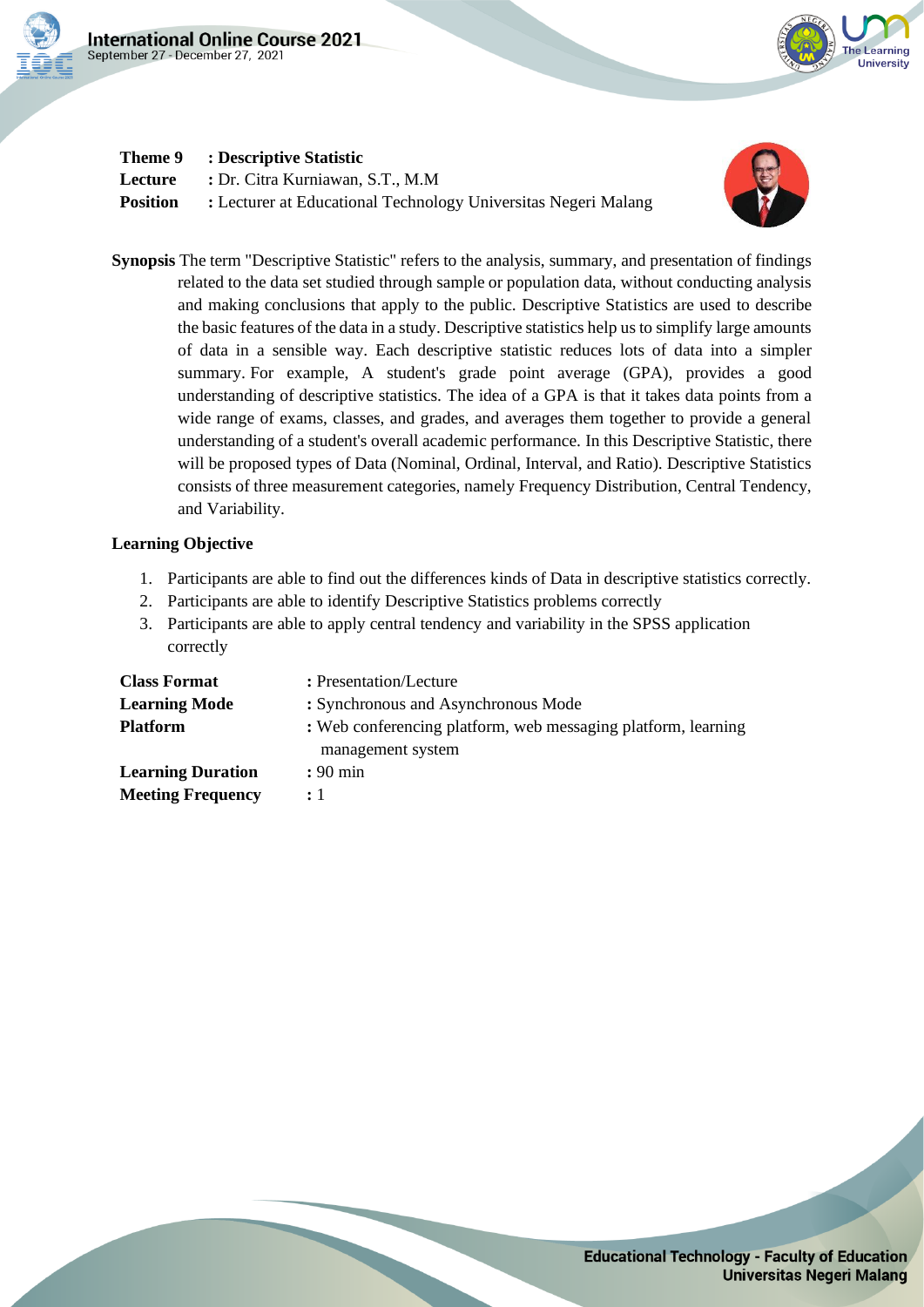

## **Theme 10 : Hypothesis Testing**

**Lecture :** Dr. Citra Kurniawan, S.T., M.M **Position** : Lecturer at Educational Technology Universitas Negeri Malang



le Learning University

**Synopsis** In research, a hypothesis is known as a temporary answer made by a researcher on the formulation of a research question. Judging from the type, there are two types of hypotheses, namely (1) alternative hypothesis (Ha) and (2) null hypothesis (H0). Looking from its shape, there are three kinds of hypotheses, namely (1) Associative Hypothesis is a hypothesis that discusses one or more relationships. For example, "There is a positive and significant relationship between principal leadership and school work climate"; (2) Descriptive Hypothesis shows an implicit relationship between variables. For example, "How long can a store employee hold a vocational high school graduate?"; and (3) Comparative Hypothesis is a statement that shows the estimated value in one or more variables in different samples. For example, "How is the student achievement of state university X compared to state university Y?". In addition, the three forms of hypotheses will be the topic of study on hypothesis testing in research.

- 1. Participants can define the hypothesis correctly.
- 2. Participants can name and explain the differences in the three types of hypotheses in research correctly
- 3. Participants can mention and explain the three types of hypothesis testing in research.
- 4. Participants can perform three forms of hypothesis testing correctly.

| <b>Class Format</b>      | : Presentation/Lecture                                                             |
|--------------------------|------------------------------------------------------------------------------------|
| <b>Learning Mode</b>     | : Synchronous and Asynchronous Mode                                                |
| <b>Platform</b>          | : Web conferencing platform, web messaging platform, learning<br>management system |
| <b>Learning Duration</b> | : 1 x 90 min                                                                       |
| <b>Meeting Frequency</b> | : 1                                                                                |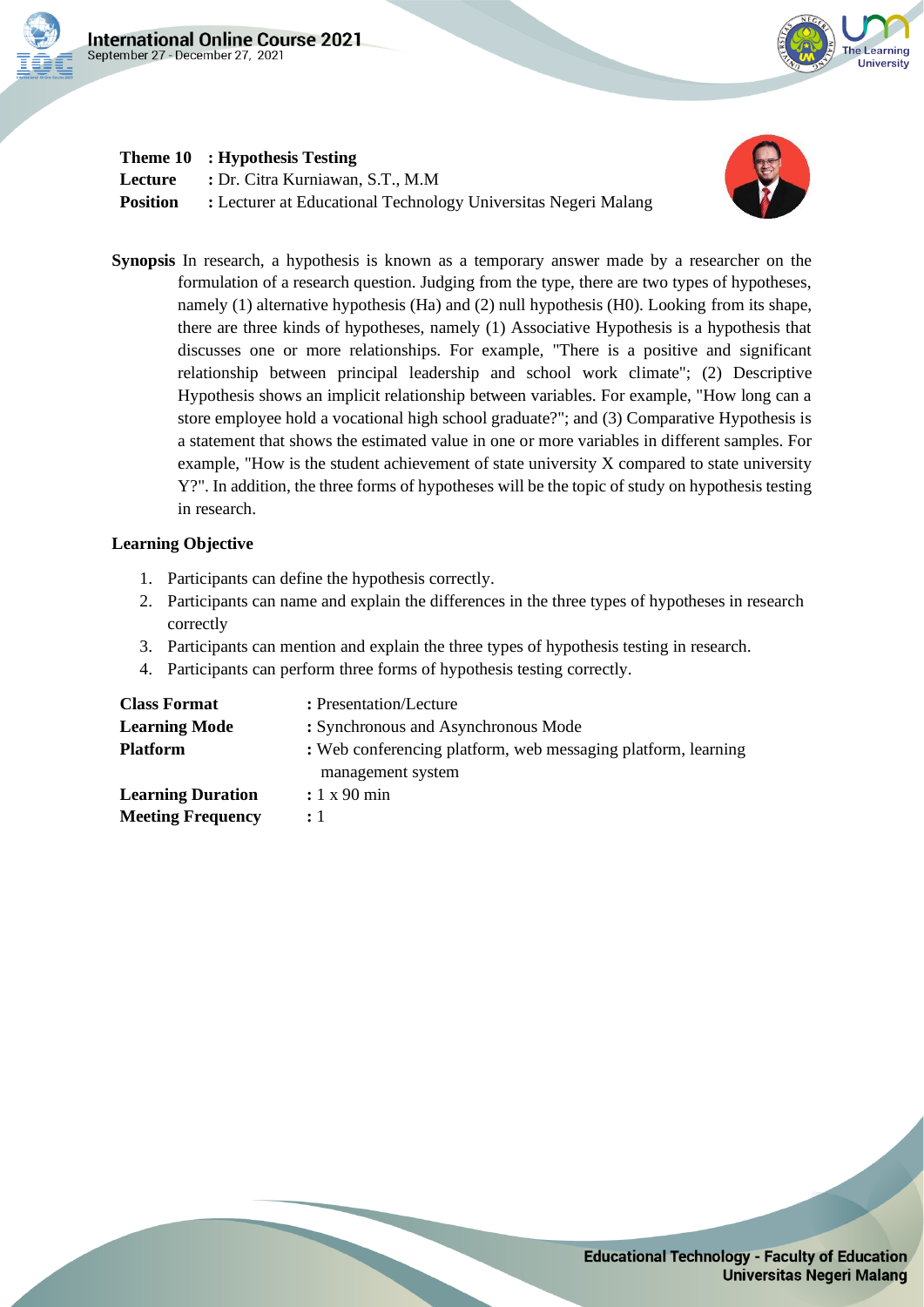



| Theme 11        | : ANOVA (Analysis of Variance)                                 |
|-----------------|----------------------------------------------------------------|
| Lecture         | : Dr. Fikri Aulia, M.Pd.                                       |
| <b>Position</b> | : Lecturer at Educational Technology Universitas Negeri Malang |



**Synopsis** ANOVA (Analysis of Variance) is a data analysis technique used to determine the difference between three or more groups of variations through the average value. There are two kinds of ANOVA data analysis techniques, namely one-way ANOVA and two-way ANOVA. Oneway ANOVA is ANOVA based on the observation of one criterion of factors that cause variation. While the two-way ANOVA is based on the observation of more than one criterion of factors that cause variation. Two-way ANOVA is divided into 2, namely without interaction and with interaction. Two-way ANOVA without interaction is a hypothesis test of three or more average differences with two influencing factors and the interaction between the two factors is omitted. While the two-way ANOVA with interaction is a different test of three or more averages with two influencing factors and the effect of the interaction between the two factors is taken into account. The ANOVA data analysis technique is often used in educational research, for example to analyze the differences in the application of several learning methods in the control class and the experimental class.

### **Learning Objective**

- 1. Participants are able to understand the concept of ANOVA.
- 2. Participants are able to analyze hypotheses using ANOVA
- 3. Participants can analyze the data using a two-way ANOVA technique
- 4. Participants can analyze data using one-way ANOVA technique

| <b>Class Format</b>      | : Presentation/Lecture                                        |
|--------------------------|---------------------------------------------------------------|
| <b>Learning Mode</b>     | : Synchronous and Asynchronous Mode                           |
| <b>Platform</b>          | : Web conferencing platform, web messaging platform, learning |
|                          | management system                                             |
| <b>Learning Duration</b> | $: 2 \times 90$ min                                           |
| <b>Meeting Frequency</b> | $\cdot$ 2                                                     |

**Educational Technology - Faculty of Education Universitas Negeri Malang**